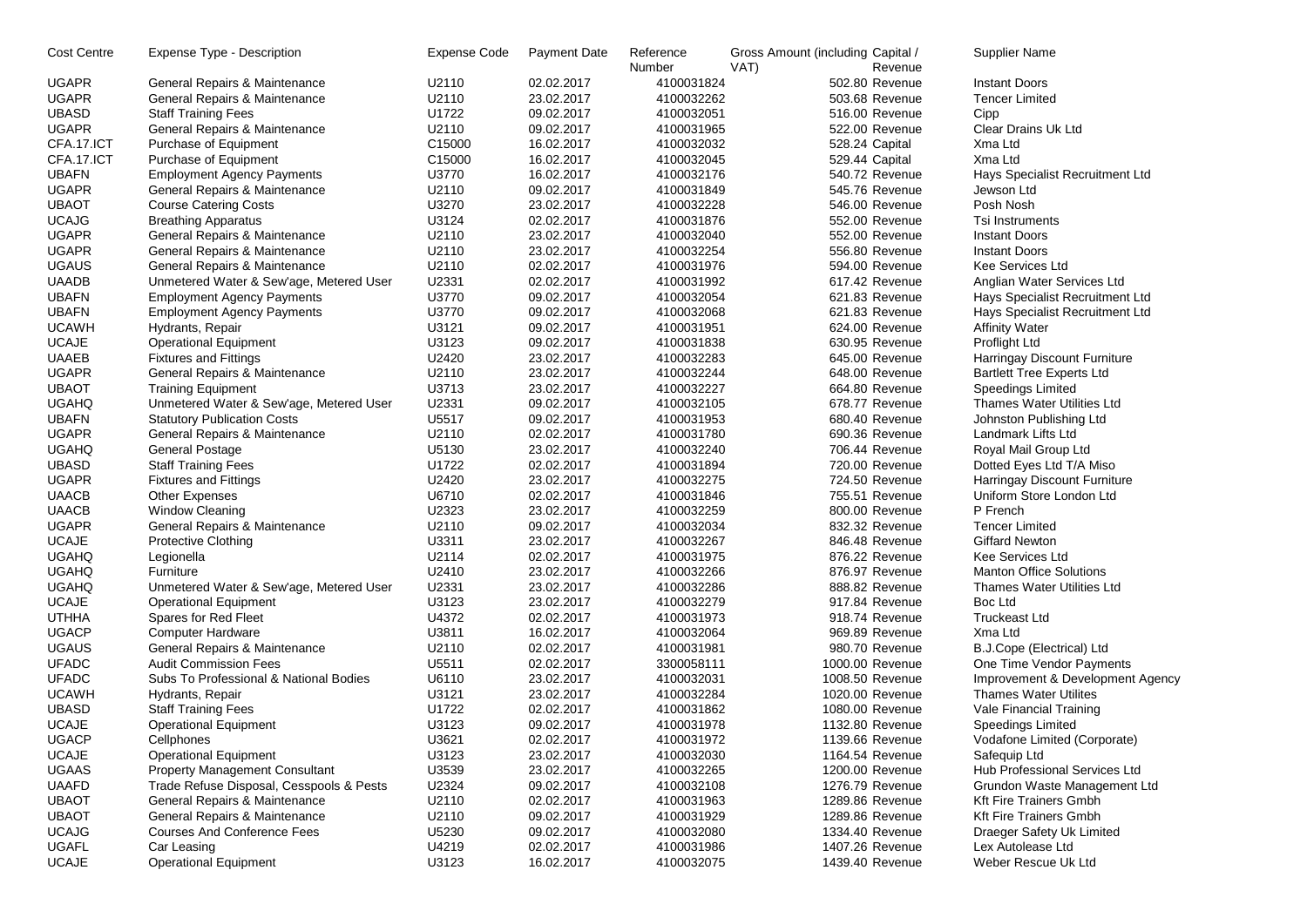| Cost Centre  | Expense Type - Description              | Expense Code | Payment Date             | Reference<br>Number      | Gross Amount (including Capital /<br>VAT) | Revenue | Supplier Name                                    |
|--------------|-----------------------------------------|--------------|--------------------------|--------------------------|-------------------------------------------|---------|--------------------------------------------------|
| <b>UGAPR</b> | General Repairs & Maintenance           | U2110        | 09.02.2017               | 4100032035               | 1515.83 Revenue                           |         | <b>Tencer Limited</b>                            |
| <b>UAAEB</b> | Unmetered Water & Sew'age, Metered User | U2331        | 16.02.2017               | 4100032194               | 1536.77 Revenue                           |         | <b>Thames Water Utilities Ltd</b>                |
| CFA.17.ICT   | Purchase of Equipment                   | C15000       | 09.02.2017               | 4100031994               | 1565.46 Capital                           |         | Xma Ltd                                          |
| <b>UAAEE</b> | Canteen Equipment                       | U3161        | 16.02.2017               | 4100032029               | 1673.92 Revenue                           |         | Lyreco Uk Limited                                |
| <b>UCAJE</b> | <b>Operational Equipment</b>            | U3123        | 02.02.2017               | 4100031813               | 1679.52 Revenue                           |         | Packexe Limited                                  |
| <b>UCAJB</b> | <b>Community Safety Charges</b>         | U6210        | 23.02.2017               | 4100032136               | 1868.40 Revenue                           |         | Thomas Kneale & Co Ltd                           |
| <b>UGAPR</b> | General Repairs & Maintenance           | U2110        | 16.02.2017               | 4100032122               | 1878.00 Revenue                           |         | <b>Instant Doors</b>                             |
| <b>UAACB</b> | Legionella                              | U2114        | 23.02.2017               | 4100032092               | 1980.00 Revenue                           |         | <b>H2O Environmental Services Ltd</b>            |
| <b>UFAHQ</b> | <b>Other Expenses</b>                   | U6710        | 23.02.2017               | 4100032233               | 2000.00 Revenue                           |         | Karenanne Knight Illustration                    |
| <b>UCAJG</b> | <b>Operational Equipment</b>            | U3123        | 23.02.2017               | 4100032249               | 2118.07 Revenue                           |         | Draeger Safety Uk Limited                        |
| <b>UTHHA</b> | Spares for Red Fleet                    | U4372        | 23.02.2017               | 4100032179               | 2160.00 Revenue                           |         | Strong'S Plastic Products Ltd                    |
| <b>UGAIN</b> | Insurance                               | U5310        | 09.02.2017               | 4100032065               | 2327.22 Revenue                           |         | Spraytech                                        |
| CFA.17.HAD   | Purchase of Other Items                 | C17000       | 09.02.2017               | 4100032069               | 2338.80 Capital                           |         | County Glass And Glazing                         |
| <b>UGAPT</b> | <b>Employment Agency Payments</b>       | U3770        | 09.02.2017               | 4100032053               | 2416.80 Revenue                           |         | Hays Specialist Recruitment Ltd                  |
| <b>UGAPT</b> | <b>Employment Agency Payments</b>       | U3770        | 09.02.2017               | 4100032067               | 2416.80 Revenue                           |         | Hays Specialist Recruitment Ltd                  |
| <b>UGAPT</b> | <b>Employment Agency Payments</b>       | U3770        | 16.02.2017               | 4100032177               | 2416.80 Revenue                           |         | Hays Specialist Recruitment Ltd                  |
| <b>UBAHR</b> | Occupational Health Nurse Sessions      | U1770        | 09.02.2017               | 4100032102               | 2869.00 Revenue                           |         | People Asset Management Ltd                      |
| <b>UGACP</b> | <b>Computer Software</b>                | U3810        | 09.02.2017               | 4100032039               | 2882.16 Revenue                           |         | Insight Direct (Uk) Ltd                          |
| <b>UCAJE</b> | <b>Protective Clothing</b>              | U3311        | 23.02.2017               | 4100032271               | 2894.40 Revenue                           |         | Collins Nets Ltd                                 |
| <b>UGACP</b> | Computer Hardware                       | U3811        | 23.02.2017               | 4100032119               | 2916.00 Revenue                           |         | Airbus Defence And Space                         |
| CFA.17.ICT   | Purchase of Equipment                   | C15000       | 16.02.2017               | 4100032046               | 2933.88 Capital                           |         | Xma Ltd                                          |
| <b>UGAPR</b> | General Repairs & Maintenance           | U2110        | 16.02.2017               | 4100032091               | 2993.64 Revenue                           |         | <b>Electrical Services Hbb</b>                   |
| <b>UGAPR</b> | <b>Cleaning - Contract Services</b>     | U2325        | 09.02.2017               | 4100032095               | 3009.64 Revenue                           |         | Antac Support Service                            |
| <b>UGACP</b> | <b>Telephone Communications</b>         | U3630        | 16.02.2017               | 4100032118               | 3086.46 Revenue                           |         | Daisy Telecoms Ltd                               |
| <b>UCASR</b> | <b>Protective Clothing</b>              | U3311        | 09.02.2017               | 4100032037               | 3127.20 Revenue                           |         | Jolly Safety Equipment Ltd                       |
| <b>UBASD</b> | <b>Staff Training Fees</b>              | U1722        | 02.02.2017               | 4100031895               | 3186.00 Revenue                           |         | Phoenix Health & Safety                          |
| <b>UBASD</b> | <b>Staff Training Fees</b>              | U1722        | 02.02.2017               | 4100031969               | 3223.02 Revenue                           |         | Principea Consulting Ltd                         |
| <b>UTHHA</b> | <b>Employment Agency Payments</b>       | U3770        | 23.02.2017               | 4100032287               | 3234.00 Revenue                           |         | <b>Truckeast Ltd</b>                             |
| <b>UGACP</b> | <b>Telephone Communications</b>         | U3630        | 16.02.2017               | 4100032038               | 3263.47 Revenue                           |         | Daisy Telecoms Ltd                               |
| <b>UGAFL</b> | Car Leasing                             | U4219        | 16.02.2017               | 4100032192               | 3314.02 Revenue                           |         | Lex Autolease Ltd                                |
| <b>UBASD</b> | <b>Staff Training Fees</b>              | U1722        | 02.02.2017               | 4100031931               | 3420.00 Revenue                           |         | Dotted Eyes Ltd T/A Miso                         |
| <b>UCASR</b> | <b>Protective Clothing</b>              | U3311        | 23.02.2017               | 4100032123               | 3456.00 Revenue                           |         | Briants Of Risborough Ltd                        |
| <b>UBAHR</b> | Occupational Health Nurse Sessions      | U1770        | 09.02.2017               | 4100032098               | 3515.40 Revenue                           |         | People Asset Management Ltd                      |
| <b>UBASD</b> | <b>Staff Training Fees</b>              | U1722        | 23.02.2017               | 4100032121               | 3546.00 Revenue                           |         | The Fire Service College Limited                 |
| <b>UGAPR</b> | <b>Property Management Consultant</b>   | U3539        | 09.02.2017               | 4100032097               | 3600.00 Revenue                           |         | Oakleaf Technical Service Ltd                    |
| <b>UFDRM</b> | Legal Expenses                          | U6520        |                          |                          | 3991.68 Revenue                           |         | Lgss Law Ltd                                     |
| <b>UBAOT</b> |                                         | U1729        | 23.02.2017<br>23.02.2017 | 4100032280<br>4100032229 | 4600.00 Revenue                           |         |                                                  |
| <b>UBAHR</b> | <b>Water Awareness Training</b>         | U3750        | 23.02.2017               | 4100032129               | 4674.96 Revenue                           |         | Lee Valley Leisure Trust<br>South East Employers |
| <b>UGAHQ</b> | Consultancy fees                        | U2313        | 09.02.2017               |                          | 4966.35 Revenue                           |         | Haven Power                                      |
|              | Electricity                             |              |                          | 4100032104               |                                           |         |                                                  |
| <b>UGAFL</b> | Car Leasing                             | U4219        | 16.02.2017               | 4100032169               | 5171.33 Revenue                           |         | Lex Autolease Ltd                                |
| <b>UGACP</b> | Cellphones                              | U3621        | 16.02.2017               | 4100032116               | 5359.52 Revenue                           |         | EE Ltd                                           |
| CFA.17.BEA   | Purchase of Other Items                 | C17000       | 09.02.2017               | 4100032033               | 5545.20 Capital                           |         | <b>Tencer Limited</b>                            |
| <b>UBASD</b> | <b>Staff Training Fees</b>              | U1722        | 23.02.2017               | 4100032282               | 5820.00 Revenue                           |         | Sky-Futures Partners Ltd                         |
| <b>UGAPR</b> | Legionella                              | U2114        | 09.02.2017               | 4100031962               | 5934.00 Revenue                           |         | H2O Environmental Services Ltd                   |
| <b>UTHHA</b> | Spares for Red Fleet                    | U4372        | 23.02.2017               | 4100032182               | 5973.97 Revenue                           |         | Rosenbauer Uk Plc                                |
| CFA.17.ICT   | Purchase of Equipment                   | C15000       | 16.02.2017               | 4100032062               | 6489.84 Capital                           |         | Xma Ltd                                          |
| CFA.17.ICT   | Purchase of Equipment                   | C15000       | 09.02.2017               | 4100031952               | 8277.86 Capital                           |         | Xma Ltd                                          |
| <b>UBACI</b> | <b>Computer Software</b>                | U3810        | 23.02.2017               | 4100032226               | 8280.00 Revenue                           |         | Dotted Eyes Ltd T/A Miso                         |
| <b>UGAFL</b> | Car Leasing                             | U4219        | 02.02.2017               | 4100031990               | 8397.07 Revenue                           |         | Lex Autolease Ltd                                |
| <b>UAAFD</b> | Gas                                     | U2312        | 09.02.2017               | 4100032107               | 8813.09 Revenue                           |         | Gazprom Energy                                   |
| <b>UFADC</b> | <b>Audit Commission Fees</b>            | U5511        | 16.02.2017               | 4100032171               | 9414.00 Revenue                           |         | Ernst & Young Llp                                |
| <b>UTHHA</b> | <b>Employment Agency Payments</b>       | U3770        | 16.02.2017               | 4100032113               | 9702.00 Revenue                           |         | <b>Truckeast Ltd</b>                             |